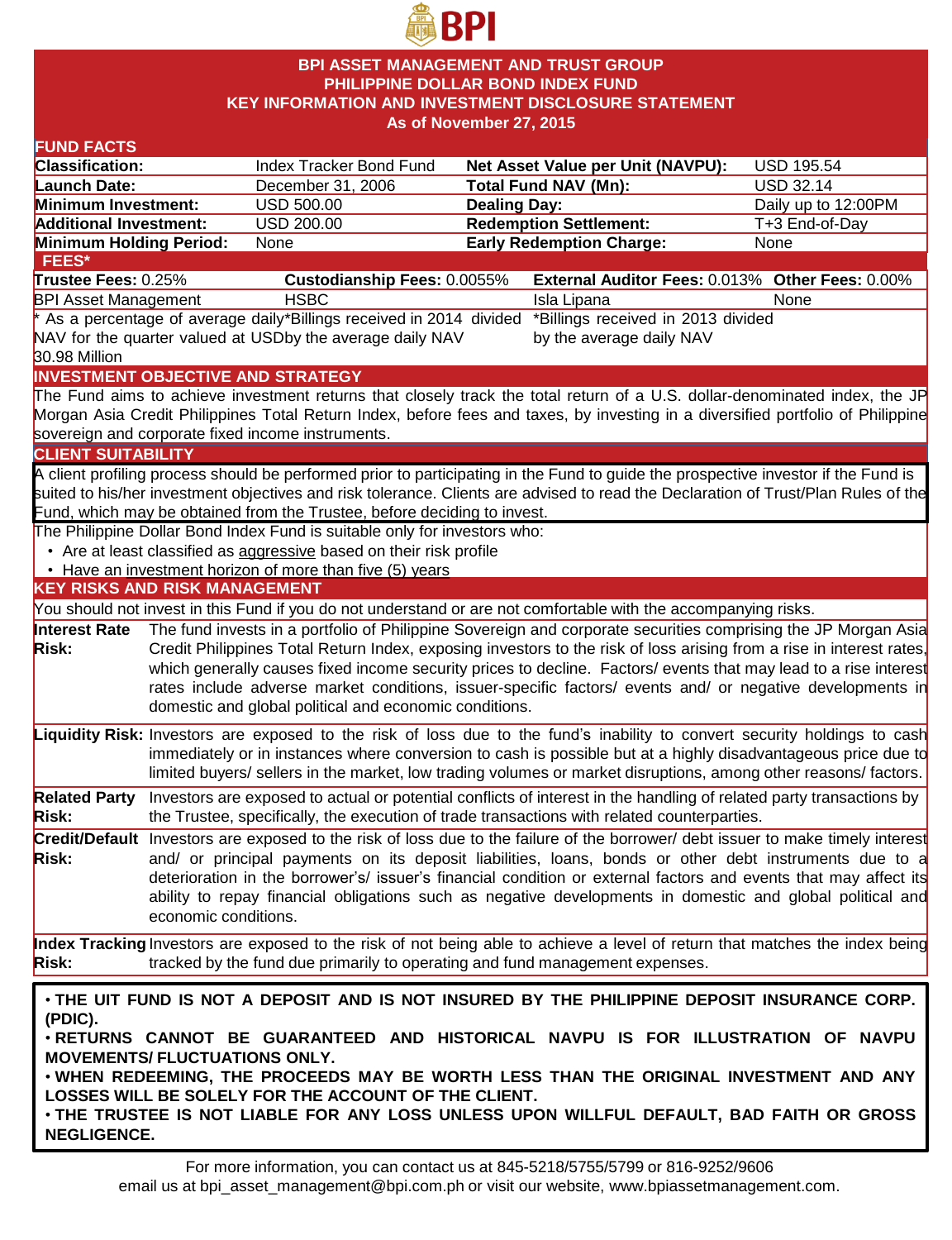# **FUND PERFORMANCE AND STATISTICS AS OF NOVEMBER 27, 2015**

(Purely for reference purposes and is not a guarantee of future results)



| <b>CUMULATIVE PERFORMANCE (%) 1</b>    |         |       |         |       |       |        |  |
|----------------------------------------|---------|-------|---------|-------|-------|--------|--|
|                                        | 1 mo    | 3 mo  | 6 mo    | 1YR   | 3YRS  | S.I.4  |  |
| <b>Fund</b>                            | $-0.64$ | 0.48  | $-0.39$ | 3.86  | 8.02  | 95.54  |  |
| <b>Benchmark</b>                       | $-0.51$ | 0.83  | 0.00    | 4.72  | 9.81  | 102.47 |  |
| <b>ANNUALIZED PERFORMANCE (%) 1</b>    |         |       |         |       |       |        |  |
|                                        | 1YR     | 2YRS  | 3YRS    | 4YRS  | 5YRS  | S.I.   |  |
| <b>Fund</b>                            | 3.86    | 7.08  | 2.61    | 6.03  | 6.07  | 7.81   |  |
| <b>Benchmark</b>                       | 4.72    | 7.74  | 3.17    | 6.52  | 6.68  | 8.24   |  |
| <b>CALENDAR YEAR PERFORMANCE (%) 1</b> |         |       |         |       |       |        |  |
|                                        | YTD     | 2014  | 2013    | 2012  | 2011  | 2010   |  |
| <b>Fund</b>                            | 3.44    | 10.75 | $-5.23$ | 15.09 | 9.91  | 13.40  |  |
| <b>Benchmark</b>                       | 3.97    | 11.47 | $-5.10$ | 15.79 | 10.44 | 13.78  |  |

| <b>NAVPU over the past 12 months</b>     |          |
|------------------------------------------|----------|
| Highest                                  | 197.70   |
| Lowest                                   | 187.77   |
| <b>STATISTICS</b>                        |          |
| <b>Weighted Ave Duration (Yrs)</b>       | 7.00     |
| Volatility, Past 1 Year (%) <sup>2</sup> | 3.06     |
| Port. Weighted Yield to Maturity (%)     | 3.58     |
| <b>Current Number of Holdings</b>        | 48       |
| Tracking Error (3-Yr) <sup>4</sup>       | 1.09     |
| Average Credit Rating (Moody's/S&P)      | Baa2/BBB |

#### <sup>1</sup>Returns are net of fees.

<sup>2</sup>Since Inception as an Investment Management Arrangement (IMA) on April 26, 2005

<sup>3</sup>Measures the degree to which the Fund fluctuates vis-à-vis its average return over a period of time.

<sup>4</sup>Measure of deviation between the Fund's return and benchmark returns. A lower number means the Fund's return is closely aligned with the benchmark.

\*Declaration of Trust is available upon request through branch of account.

| <b>PORTFOLIO COMPOSITION</b> |           |  |  |  |
|------------------------------|-----------|--|--|--|
| <b>Allocation</b>            | % of Fund |  |  |  |
| Government                   | 66.78     |  |  |  |
| Corporates                   | 30.7      |  |  |  |
| Cash and Other Receivables   | 2.53      |  |  |  |
| <b>Maturity Profile</b>      |           |  |  |  |
| Cash and Less than 1 Year    | 2.53      |  |  |  |
| Between 1 and 3 Years        | 9.15      |  |  |  |
| Between 3 and 5 Years        | 20.1      |  |  |  |
| Between 5 and 7 Years        | 7.09      |  |  |  |
| Between 7 and 10 Years       | 21.8      |  |  |  |
| More than 10 Years           | 39.       |  |  |  |

| <b>TOP TEN HOLDINGS</b> |            |           |
|-------------------------|------------|-----------|
| <b>Name</b>             |            | % of Fund |
| <b>RoP Bonds</b>        | 2/2/2030   | 8.96      |
| <b>RoP Bonds</b>        | 10/23/2034 | 8.81      |
| <b>RoP Bonds</b>        | 1/14/2031  | 6.33      |
| <b>RoP Bonds</b>        | 3/16/2025  | 6.29      |
| <b>RoP Bonds</b>        | 6/17/2019  | 5.28      |
| <b>RoP Bonds</b>        | 1/21/2024  | 5.25      |
| <b>RoP Bonds</b>        | 1/20/2040  | 4.75      |
| <b>RoP Bonds</b>        | 1/15/2021  | 4.46      |
| <b>RoP Bonds</b>        | 1/13/2037  | 3.78      |
| <b>RoP Bonds</b>        | 1/15/2032  | 3.67      |

## **RELATED PARTY TRANSACTIONS\***

The Fund has investments and trade transactions with Bank of the Philippine Islands, its subsidiaries and related parties:

Bank of the Philippine Islands – USD300,000 First Gen Corporation – USD704,951 International Container Terminal Services, Inc. – USD250,001 Petron Corporation – USD515,000 Philippine Long Distance Telephone Company – USD129,192

Investments in the said outlets were approved by the Trust Committee. Likewise, all related party transactions are conducted on an arm's length and best execution basis and within established limits.

\*Related party in accordance with BPI's internal policy.